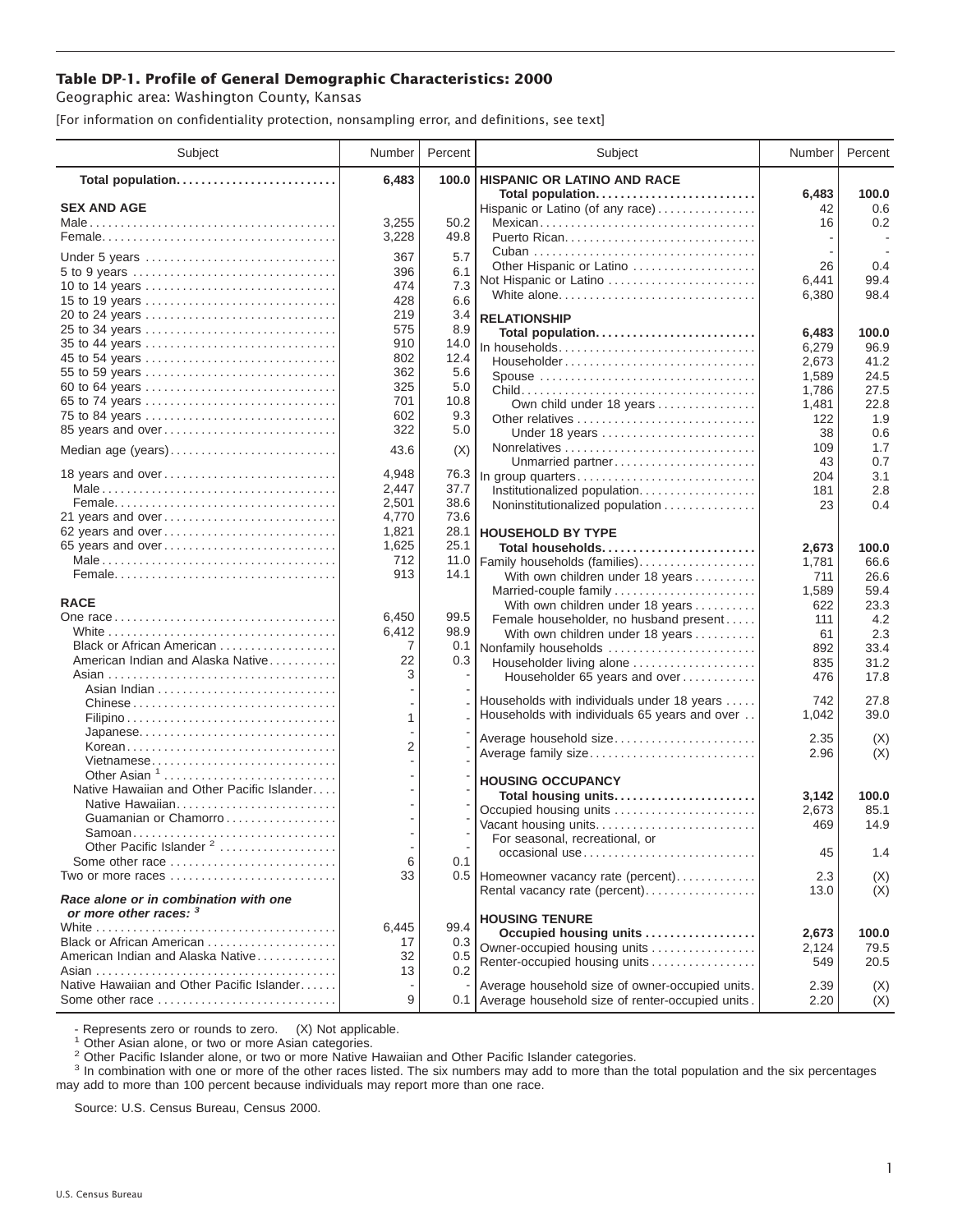## **Table DP-2. Profile of Selected Social Characteristics: 2000**

Geographic area: Washington County, Kansas

[Data based on a sample. For information on confidentiality protection, sampling error, nonsampling error, and definitions, see text]

| Subject                                     | Number    | Percent     | Subject                                                              | Number    | Percent    |
|---------------------------------------------|-----------|-------------|----------------------------------------------------------------------|-----------|------------|
| <b>SCHOOL ENROLLMENT</b>                    |           |             | <b>NATIVITY AND PLACE OF BIRTH</b>                                   |           |            |
| Population 3 years and over                 |           |             | Total population                                                     | 6,483     | 100.0      |
| enrolled in school                          | 1,403     |             |                                                                      | 6,451     | 99.5       |
| Nursery school, preschool                   | 103       | 7.3         | Born in United States                                                | 6,434     | 99.2       |
| Kindergarten                                | 84        | 6.0         | State of residence                                                   | 4,897     | 75.5       |
| Elementary school (grades 1-8)              | 692       | 49.3        | Different state                                                      | 1,537     | 23.7       |
| High school (grades 9-12)                   | 385       | 27.4        | Born outside United States                                           | 17        | 0.3        |
| College or graduate school                  | 139       |             |                                                                      | 32        | 0.5        |
|                                             |           |             | Entered 1990 to March 2000                                           | 21        | 0.3        |
| <b>EDUCATIONAL ATTAINMENT</b>               |           |             | Naturalized citizen                                                  | 8         | 0.1        |
| Population 25 years and over                | 4,572     | 100.0       |                                                                      | 24        | 0.4        |
| Less than 9th grade                         | 521       | 11.4        | <b>REGION OF BIRTH OF FOREIGN BORN</b>                               |           |            |
| 9th to 12th grade, no diploma               | 337       | 7.4         | Total (excluding born at sea)                                        | 32        | 100.0      |
| High school graduate (includes equivalency) | 1,744     | 38.1        |                                                                      | 6         | 18.8       |
| Some college, no degree                     | 1,054     | 23.1        |                                                                      |           |            |
| Associate degree                            | 223       | 4.9         |                                                                      |           |            |
| Bachelor's degree                           | 492       | 10.8<br>4.4 |                                                                      |           |            |
| Graduate or professional degree             | 201       |             |                                                                      | 24        | 75.0       |
| Percent high school graduate or higher      | 81.2      | (X)         | Northern America                                                     | 2         | 6.3        |
| Percent bachelor's degree or higher         | 15.2      | (X)         |                                                                      |           |            |
|                                             |           |             | <b>LANGUAGE SPOKEN AT HOME</b>                                       |           |            |
| <b>MARITAL STATUS</b>                       |           |             | Population 5 years and over                                          | 6,113     | 100.0      |
| Population 15 years and over                | 5,243     | 100.0       | English only                                                         | 5,942     | 97.2       |
| Never married                               | 986       | 18.8        | Language other than English                                          | 171       | 2.8        |
| Now married, except separated               | 3,391     | 64.7        | Speak English less than "very well"                                  | 67        | 1.1        |
| Separated                                   | 17        | 0.3         | Spanish                                                              | 67<br>30  | 1.1<br>0.5 |
|                                             | 525       | 10.0        | Speak English less than "very well"<br>Other Indo-European languages | 98        | 1.6        |
|                                             | 443       | 8.4         | Speak English less than "very well"                                  | 37        | 0.6        |
|                                             | 324       | 6.2         | Asian and Pacific Island languages                                   | 4         | 0.1        |
|                                             | 146       | 2.8         | Speak English less than "very well"                                  |           |            |
| <b>GRANDPARENTS AS CAREGIVERS</b>           |           |             |                                                                      |           |            |
| Grandparent living in household with        |           |             | <b>ANCESTRY (single or multiple)</b>                                 |           |            |
| one or more own grandchildren under         |           |             | Total population                                                     | 6,483     | 100.0      |
| 18 years                                    | 48        | 100.0       | Total ancestries reported                                            | 6,352     | 98.0       |
| Grandparent responsible for grandchildren   | 27        | 56.3        |                                                                      |           |            |
|                                             |           |             |                                                                      | 275       | 4.2        |
| <b>VETERAN STATUS</b>                       |           |             |                                                                      | 54        | 0.8        |
| Civilian population 18 years and over       | 4,945     | 100.0       |                                                                      | 88<br>467 | 1.4<br>7.2 |
| Civilian veterans                           | 737       | 14.9        | French (except Basque) <sup>1</sup>                                  | 309       | 4.8        |
|                                             |           |             | French Canadian <sup>1</sup>                                         | 50        | 0.8        |
| <b>DISABILITY STATUS OF THE CIVILIAN</b>    |           |             |                                                                      | 3,064     | 47.3       |
| NONINSTITUTIONALIZED POPULATION             |           |             |                                                                      | 4         | 0.1        |
| Population 5 to 20 years                    | 1,339     | 100.0       |                                                                      | 3         |            |
| With a disability                           | 84        | 6.3         |                                                                      | 585       | 9.0        |
| Population 21 to 64 years                   | 3,145     | 100.0       |                                                                      | 46        | 0.7        |
| With a disability                           | 547       | 17.4        |                                                                      |           |            |
|                                             | 66.9      | (X)         | Norwegian                                                            | 44        | 0.7        |
| No disability                               | 2,598     | 82.6        |                                                                      | 71        | 1.1        |
|                                             | 88.5      | (X)         |                                                                      |           |            |
| Population 65 years and over                | 1,446     | 100.0       |                                                                      | 21        | 0.3        |
| With a disability                           | 595       | 41.1        |                                                                      | 70        | 1.1        |
|                                             |           |             |                                                                      | 96        | 1.5        |
| <b>RESIDENCE IN 1995</b>                    |           |             |                                                                      |           |            |
| Population 5 years and over                 | 6,113     | 100.0       | Subsaharan African                                                   | 4         | 0.1        |
| Same house in 1995                          | 4,313     | 70.6        |                                                                      | 258       | 4.0        |
| Different house in the U.S. in 1995         | 1,778     | 29.1        |                                                                      | 68        | 1.0        |
| Same county                                 | 894       | 14.6        |                                                                      |           |            |
| Different county                            | 884       | 14.5        | United States or American                                            | 489       | 7.5        |
| Same state<br>Different state               | 581       | 9.5         |                                                                      | 14<br>2   | 0.2        |
|                                             | 303<br>22 | 5.0<br>0.4  | West Indian (excluding Hispanic groups)<br>Other ancestries          | 270       | 4.2        |
|                                             |           |             |                                                                      |           |            |

-Represents zero or rounds to zero. (X) Not applicable. 1 The data represent a combination of two ancestries shown separately in Summary File 3. Czech includes Czechoslovakian. French includes Alsatian. French Canadian includes Acadian/Cajun. Irish includes Celtic.

Source: U.S. Bureau of the Census, Census 2000.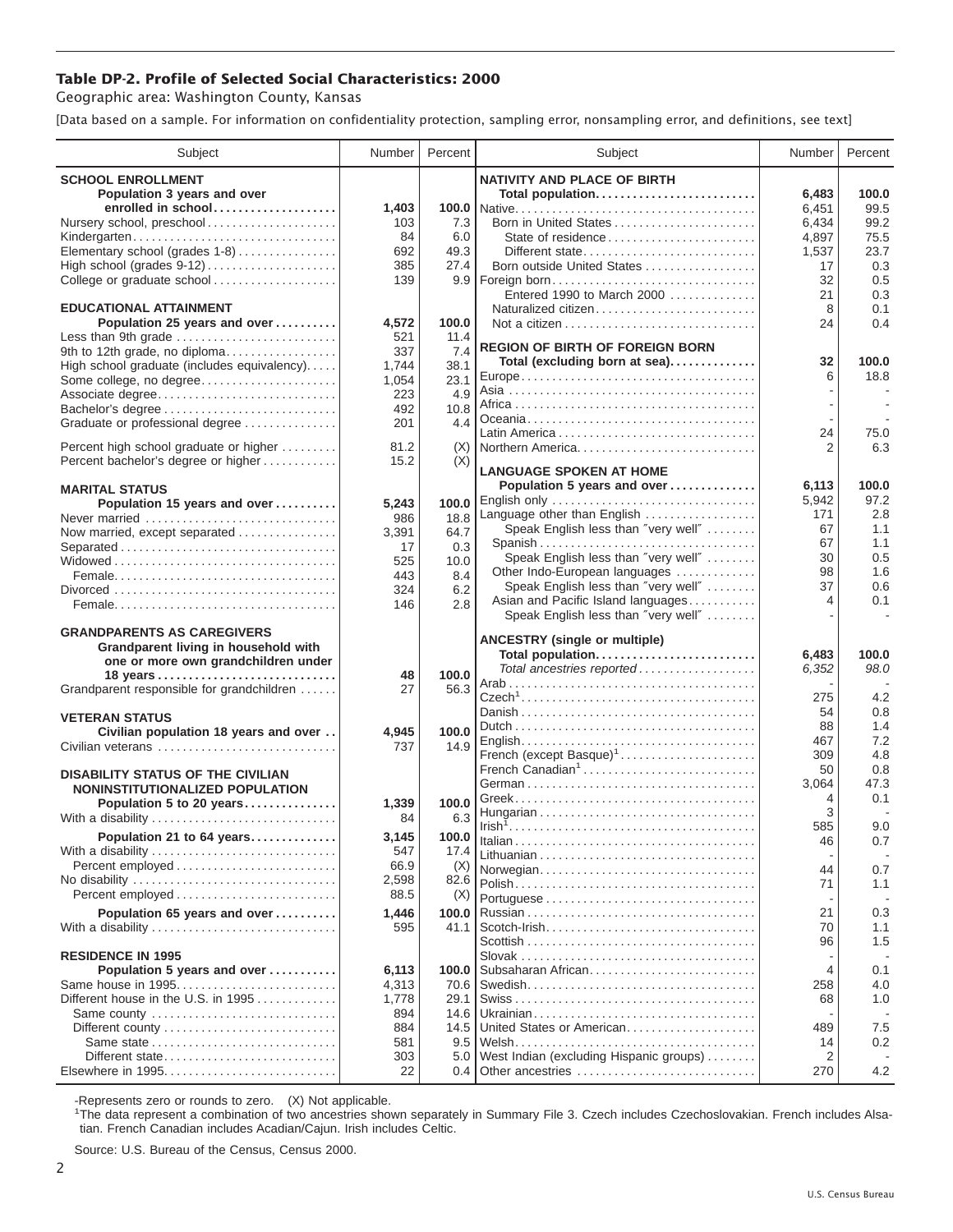## **Table DP-3. Profile of Selected Economic Characteristics: 2000**

Geographic area: Washington County, Kansas

[Data based on a sample. For information on confidentiality protection, sampling error, nonsampling error, and definitions, see text]

| Subject                                                             | Number | Percent      | Subject                                                                       | Number     | Percent      |
|---------------------------------------------------------------------|--------|--------------|-------------------------------------------------------------------------------|------------|--------------|
| <b>EMPLOYMENT STATUS</b>                                            |        |              | <b>INCOME IN 1999</b>                                                         |            |              |
| Population 16 years and over                                        | 5,159  | 100.0        | Households                                                                    | 2,665      | 100.0        |
| In labor force                                                      | 3,268  | 63.3         | Less than \$10,000                                                            | 336        | 12.6         |
| Civilian labor force                                                | 3,268  |              |                                                                               | 270        | 10.1         |
| Employed                                                            | 3,197  |              |                                                                               | 456        | 17.1         |
|                                                                     | 71     |              |                                                                               | 532        | 20.0         |
| Percent of civilian labor force                                     | 2.2    | (X)          | $\frac{1}{2}$ \$35,000 to \$49,999                                            | 534        | 20.0         |
|                                                                     |        |              | \$50,000 to \$74,999                                                          | 351        | 13.2         |
| Not in labor force                                                  | 1,891  |              | $36.7$ \, \$75,000 to \$99,999                                                | 99         | 3.7          |
|                                                                     |        | 100.0        | \$100,000 to \$149,999                                                        | 57         | 2.1          |
| Females 16 years and over                                           | 2,610  |              | \$150,000 to \$199,999                                                        | 8          | 0.3          |
| In labor force                                                      | 1,412  | 54.1<br>54.1 | \$200,000 or more                                                             | 22         | 0.8          |
| Civilian labor force                                                | 1,412  | 53.3         | Median household income (dollars)                                             | 29,363     | (X)          |
| Employed                                                            | 1,390  |              |                                                                               |            |              |
| Own children under 6 years                                          | 450    | 100.0        | With earnings                                                                 | 1,977      | 74.2         |
| All parents in family in labor force                                | 338    | 75.1         | Mean earnings (dollars) <sup>1</sup>                                          | 35,087     | (X)          |
| <b>COMMUTING TO WORK</b>                                            |        |              | With Social Security income                                                   | 1,097      | 41.2         |
| Workers 16 years and over                                           | 3,160  |              | Mean Social Security income (dollars) <sup>1</sup>                            | 10,603     | (X)<br>4.4   |
| Car, truck, or van - - drove alone                                  | 2,275  | 72.0         | 100.0 With Supplemental Security Income                                       | 116        |              |
| Car, truck, or van - - carpooled                                    | 380    | 12.0         | Mean Supplemental Security Income                                             | 5,503      | (X)          |
| Public transportation (including taxicab)                           | 2      | 0.1          | With public assistance income                                                 | 35         | 1.3          |
|                                                                     | 180    | 5.7          | Mean public assistance income $(dollars)1 \ldots$ .                           | 3,194      | (X)          |
|                                                                     | 29     | 0.9          | With retirement income                                                        | 337        | 12.6         |
| Worked at home                                                      | 294    | 9.3          | Mean retirement income $(dollars)1$                                           | 16,518     | (X)          |
| Mean travel time to work $(minutes)^1$                              | 18.6   | (X)          |                                                                               |            |              |
|                                                                     |        |              | Families                                                                      | 1,762      | 100.0        |
| <b>Employed civilian population</b>                                 |        |              | Less than \$10,000                                                            | 81         | 4.6          |
| 16 years and over                                                   | 3,197  |              | 100.0 $\mid$ \$10,000 to \$14,999                                             | 97         | 5.5          |
| <b>OCCUPATION</b>                                                   |        |              | \$15,000 to \$24,999                                                          | 256        | 14.5         |
| Management, professional, and related                               |        |              | \$25,000 to \$34,999                                                          | 381        | 21.6         |
|                                                                     | 1,055  |              | $33.0$ \\$35,000 to \$49,999                                                  | 467        | 26.5         |
| Service occupations                                                 | 458    |              |                                                                               | 317        | 18.0         |
| Sales and office occupations                                        | 658    |              | 20.6 \$75,000 to \$99,999                                                     | 88         | 5.0          |
| Farming, fishing, and forestry occupations                          | 118    |              |                                                                               | 55         | 3.1          |
| Construction, extraction, and maintenance                           |        |              | \$150,000 to \$199,999                                                        | 7          | 0.4          |
| occupations                                                         | 381    |              |                                                                               | 13         | 0.7          |
| Production, transportation, and material moving                     |        |              | Median family income (dollars)                                                | 37,260     | (X)          |
|                                                                     | 527    | 16.5         | Per capita income $(dollars)1$                                                | 15,515     | (X)          |
| <b>INDUSTRY</b>                                                     |        |              | Median earnings (dollars):                                                    |            |              |
| Agriculture, forestry, fishing and hunting,                         |        |              | Male full-time, year-round workers                                            | 25,074     | (X)          |
|                                                                     | 599    | 18.7         | Female full-time, year-round workers                                          | 18,000     | (X)          |
|                                                                     | 285    | 8.9          |                                                                               |            |              |
| Manufacturing                                                       | 330    | 10.3         |                                                                               | Number     | Percent      |
| Wholesale trade                                                     | 75     | 2.3          |                                                                               | below      | below        |
|                                                                     | 346    | 10.8         |                                                                               | poverty    | poverty      |
| Transportation and warehousing, and utilities                       | 158    | 4.9          | Subject                                                                       | level      | level        |
|                                                                     | 51     | 1.6          |                                                                               |            |              |
| Finance, insurance, real estate, and rental and                     |        |              | <b>POVERTY STATUS IN 1999</b>                                                 |            |              |
|                                                                     | 109    | 3.4          | Families                                                                      | 129        | 7.3          |
| Professional, scientific, management, adminis-                      |        |              | With related children under 18 years                                          | 73         | 9.8          |
| trative, and waste management services                              | 90     | 2.8          | With related children under 5 years                                           | 45         | 15.5         |
| Educational, health and social services                             | 727    | 22.7         |                                                                               |            |              |
| Arts, entertainment, recreation, accommodation                      |        |              | Families with female householder, no                                          |            |              |
|                                                                     | 132    | 4.1          | husband present                                                               | 27         | 21.3         |
| Other services (except public administration)                       | 172    |              | 5.4 With related children under 18 years                                      | 27         | 32.1         |
| Public administration                                               | 123    | 3.8          | With related children under 5 years                                           | 13         | 65.0         |
|                                                                     |        |              |                                                                               |            |              |
| <b>CLASS OF WORKER</b>                                              |        |              | Individuals                                                                   | 632        | 10.1         |
| Private wage and salary workers                                     | 2,155  |              | 67.4 18 years and over                                                        | 444        | 9.3          |
| Government workers<br>Self-employed workers in own not incorporated | 467    | 14.6         | 65 years and over                                                             | 179        | 12.4<br>12.2 |
|                                                                     | 545    | 17.0         | Related children under 18 years                                               | 184<br>125 | 10.9         |
| Unpaid family workers                                               | 30     |              | Related children 5 to 17 years<br>0.9 Unrelated individuals 15 years and over | 214        | 20.8         |
|                                                                     |        |              |                                                                               |            |              |

-Represents zero or rounds to zero. (X) Not applicable.

<sup>1</sup>If the denominator of a mean value or per capita value is less than 30, then that value is calculated using a rounded aggregate in the numerator. See text.

Source: U.S. Bureau of the Census, Census 2000.